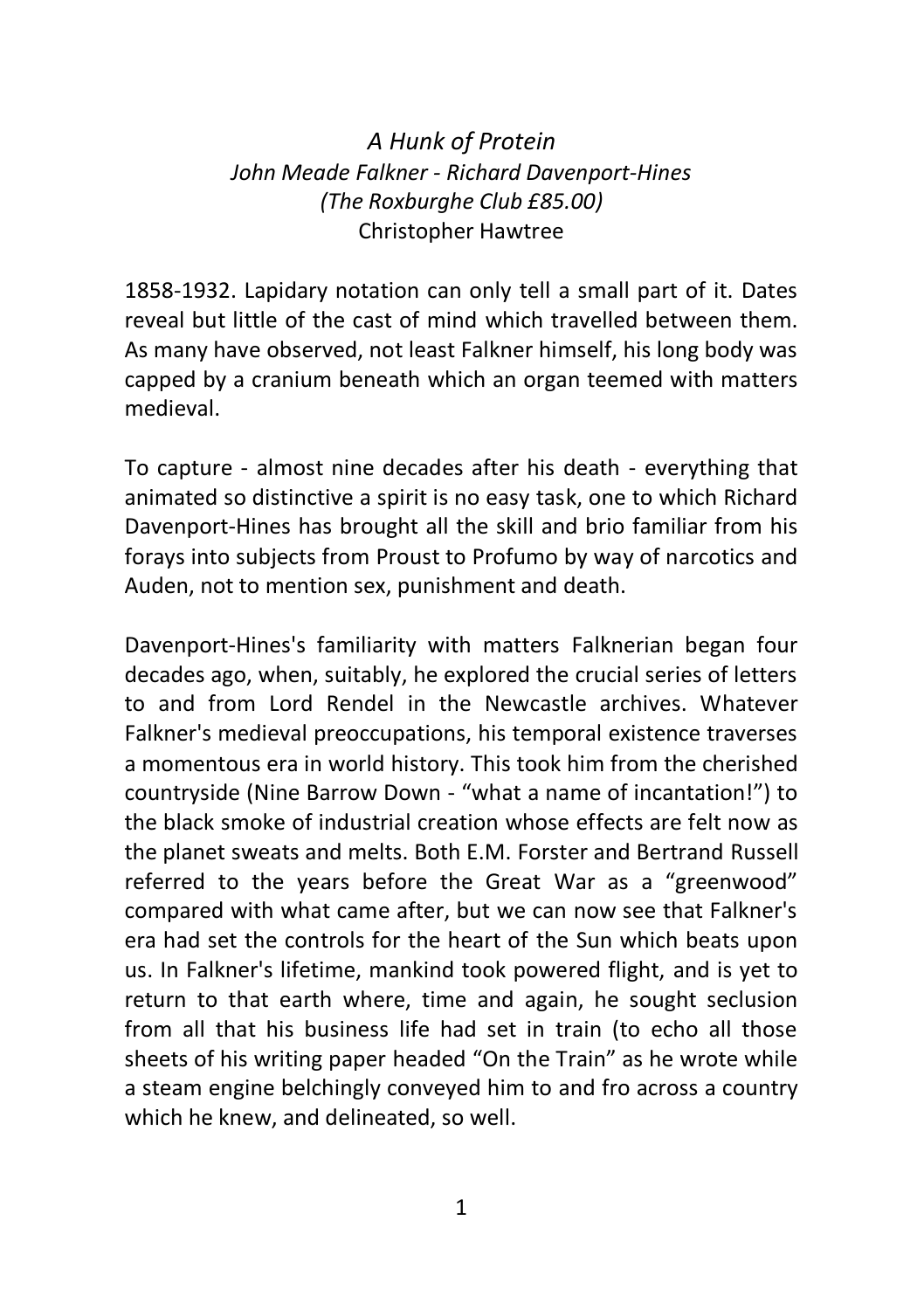As such, Davenport-Hines arranges the biography by place-names, from Falkner's childhood in Dorchester via, er, Aldermaston ("its name is now familiar for reasons that Falkner would have found incredible") to Ventnor on the Isle of Wight where he sought refuge in what he depicted as a surreal hotel which he had hoped would ease a body yet again at odds with so fine a mind. The trajectory of this is familiar, from Kenneth Warren's biography (and his business studies) and elsewhere, while Davenport-Hines adroitly chronicles Falkner's circumstances at each stage, always making pertly apt connections and allusions: of a Falkner family sojourn in Bournemouth, he mentions the long story which Henry James set there and, persuasively, he suggests that in Oxford the later visits by Falkner were glimpsed by Ronald Firbank (who, one might add, also had a fascination with Rome, as of course did Waugh who could have looked askance at the Hertford College arrivals of a man due to meet Cruttwell whose name is pinned to unfortunate characters in such novels as Vile Bodies). All of this is to a purpose: with a steely calm and broad sympathy which matches Falkner's own, Davenport-Hines does not shy from stating that Falkner looked to his own interests (in the narrow and widest senses of the word) while maintaining that bonhomie which charmed those who met him. (One might recall Russell's citing in the Sixties a remark of Jowett's - "it is vital to be pushing but fatal to seem so" - as being far from lofty, if true.) For all this, if Falkner continues to elude us here, that is in the nature of the man and of the fragile fate of paper which had felt the press of human hands across it; pages notched by a nib in minutes duly took seconds to ignite. This Falkner did in the late-Twenties, at much the same time as Hardy; and yet, who knows what sits undisturbed in a cupboard or a cricket-box similar to the one in which Boswell's journals languished. One might add to Davenport-Hines's discussion of the short stories that there is in the Berg Collection at the New York Public Library a letter in which Falkner seeks the literary agent J.B. Pinker's help in selling his short stories, which suggests there could be more of them – somewhere!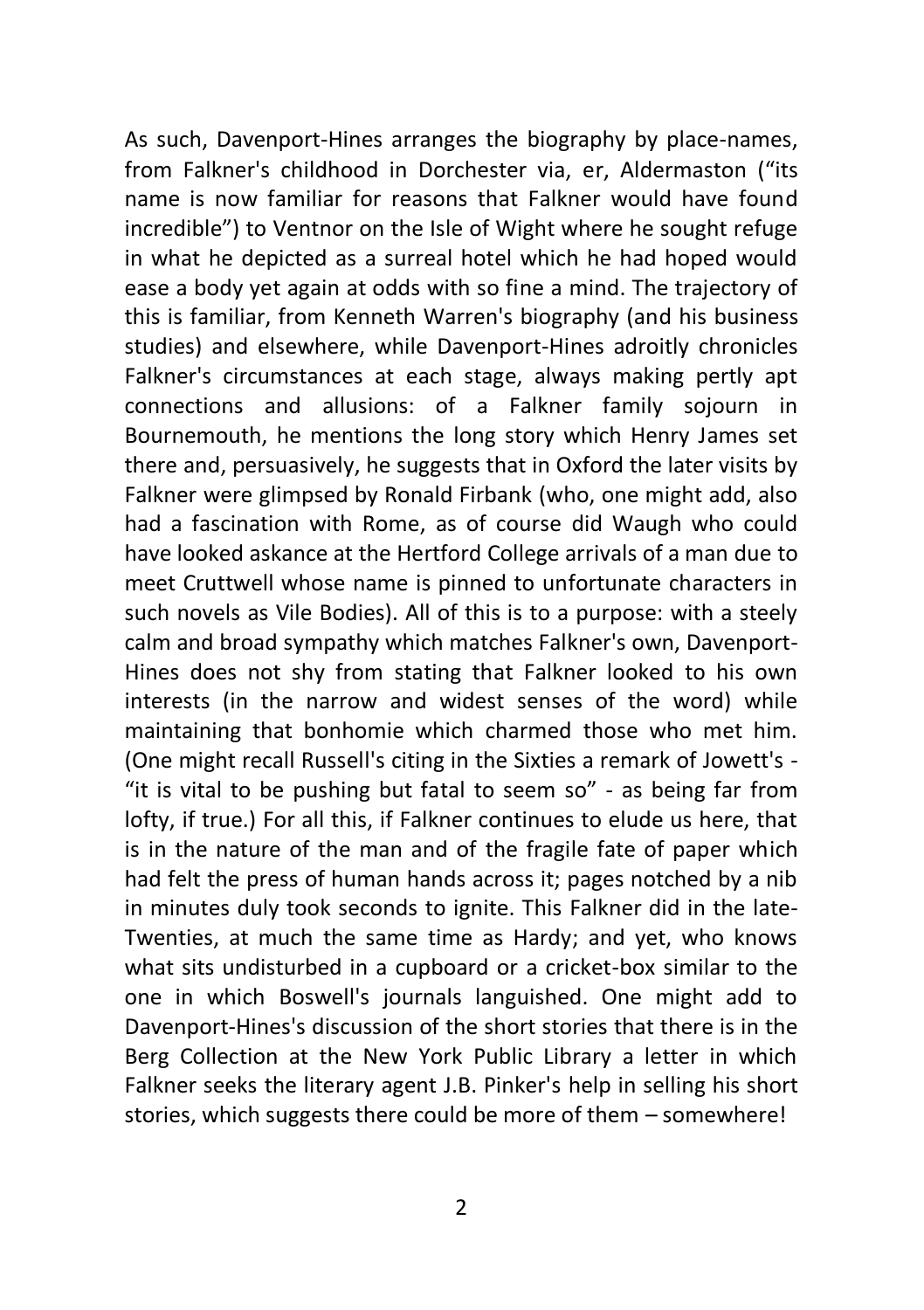A great good fortune is the survival of Falkner's letters to John Noble (Davenport-Hines does not mention the family legend that Noble's last words, a few years after his friend's death, were "Falkner!", and one can only regret that nobody broached all that this entails with Noble's wife, who lived into the Seventies). To bring a personal note, if one may, it was quite something, as winter descended upon Ardkinglas, to set all these letters around a large billiard table and assemble them in chronological order. These letters propel the biography, as do Falkner's early memoirs, a charming work written in the mid-Twenties during recovery from another debilitating illness. What one would give, though, for his letters to another lifelong friend, Henry Vassall; these could tip the record from a Noble/Rendelcentric one. However that might be, what one does miss in this biography are the delightful childhood memoirs by Falkner's sister Anne. Handwritten, these are a contrast with her voluminous typed compilation of the family across nigh on a thousand years. Dorset in the 1860s leaps from her handwritten notebooks, not least the vividly realized irony of the future armaments salesman almost blowing himself up when experimenting with fireworks.

A volume of these, along with Falkner's memoirs, would make a handsome collection - perhaps capped by the Log, evidently Falkner's work, recorded during a voyage along the Thames; very much in the spirit of *Three Men in a Boat*, which had just been serialised, this Log is mentioned, not cited by Davenport-Hines but brims with his great spirit of fun. That relish of comedy perhaps makes *The Nebuly Coat* his finest work.

Falkner's humour can become occluded by his residual gloom and by a job - a career - to which he was bound by a certain loyalty and, as Davenport-Hines unobtrusively emphasises, a relish of the finer things in life, from claret to clavichords. As for life's woes, Davenport-Hines does not cite one of the most startling letters a novelist has ever crafted (and Falkner did craft, he did not go in for a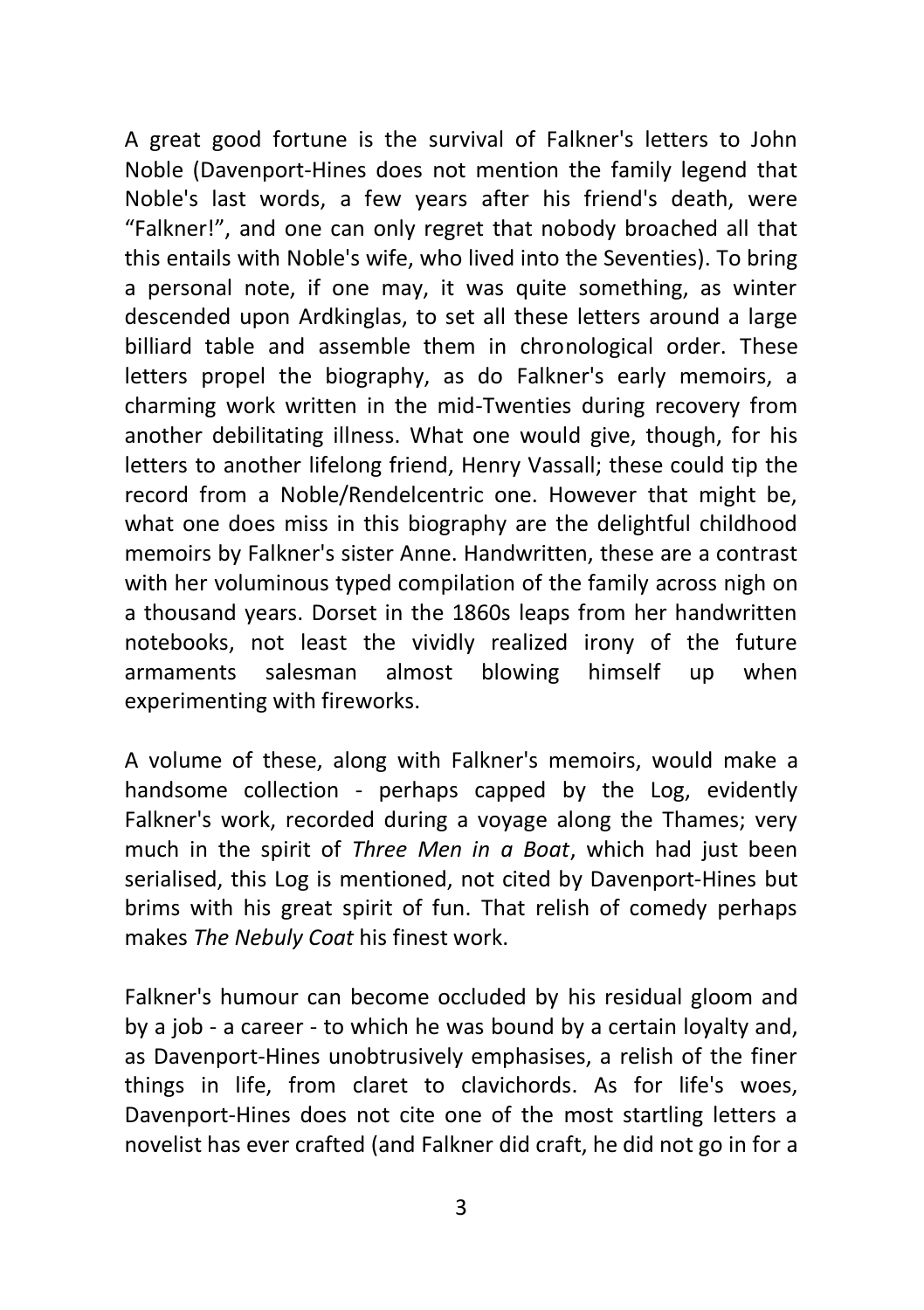rush redolent of Lawrence): a detailed description of the piles and their removal by a sedulous operation; what's more, this was not written to his wife, who remains a shadowy figure hungry for city life, but to Rendel lest it be thought that he was shirking his duties at Elswick.

In working on Falkner, it became increasingly depressing when publishers said that there is no market for a book about him; this was in the face of the fact that anybody who picks up *The Nebuly Coat* relishes it, and longs to know more of a man who brought so much to bear upon its narrative around the age of forty (and, newly married, was writing it in the evenings after a busy day in the train or out of it).

As Davenport-Hines has found, despite his being published by many firms, this handsome biography appears in an edition of which just four-hundred copies are for sale. Even so, many a commercial publisher is now hard pressed to sell a thousand copies of a widelyreviewed book, and Davenport-Hines's is a book in which, with time, many will roam: that is the best way in which to read it rather than the clip at which a reviewer takes anything. Time and again, Davenport-Hines succinctly touches off so much. *The Lost Stradivarius* is odder the more one looks at it. The social irresponsibility of the aesthete, the blockheadness of the dutybound Christian, the purblind outlook of sexually inexperienced people, and the doctrine of life for art's sake are aired without commitment or censure of any sort. Meade Falkner's tone is neither epicene nor virile: he is clear in what he writes, but ambiguous in what he means." (Davenport-Hines calls him Meade Falkner when the books are under discussion, Falkner being kept for the life upon which they drew.) He can be blunt ("the discovery of this racket ended Rendel's trust in Falkner"); in becoming a part of those hefty hidden pay-outs of 1909, Falkner had come from his early tentative experience of Jesmond Dene life in 1885: "he saw how often decisions were taken by men who saw less than half of things. He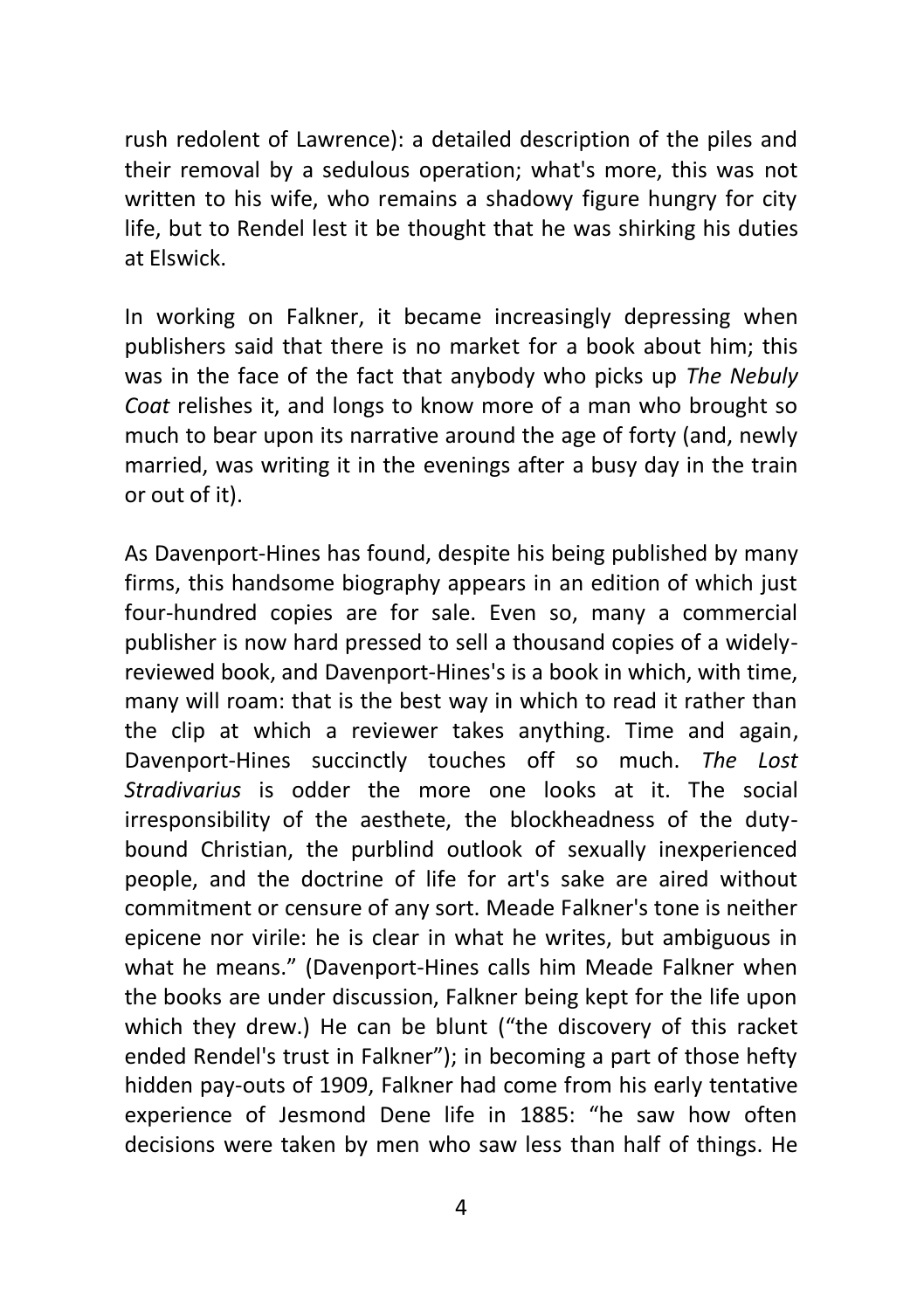understood that in a jealous and hostile world, he might prosper if he did not seem threatening. He made himself necessary but inconspicuous. He used candour to dissimulate." In making a case for the compact pleasure of the Murray's Handbooks, with unknown Aldermaston a favourite spot, Davenport-Hines notes that "Meade Falkner savoured quaint failure, historic redundancy and the pensive charm of dereliction".

Such incisively romantic language animates a book which belongs as much to Davenport-Hines as it does Falkner. The success of any book can rest in its prompting one to read others. Perhaps, by the time you read this piece, I shall have finished Amelia Edwards's novel *Barbara's History,* an influence upon the young Falkner siblings (if elided in their mother's reading aloud some of its sensational moments). To read, and to study, Falkner is a lifetime's education, a course of study which had seemed to come so easily to him. Exactly how he did this remains a mystery, and that is perhaps a sign of genius which transcends the subtitle of "Abnormal Romantic" which Davenport gives the book. Falkner cannot be reduced to words on a page; far from the agenda paper of his daily life's work, he transcends even those words which Davenport-Hines deploys so well, informatively and surprisingly.

To which latter end, he moots at the outset that, before long, biographers could have recourse to DNA samples. One might balk at that, conjure up though it does a midnight foray in Burford churchyard redolent of those scenes far to the south which animate Moonfleet. And, with that image of Falkner as part of a sciencefiction story, one cannot help but recall a section from Joe Moran's recent *First You Write a Sentence* ("the elements of reading, writing... and life"): "A sentence should feel alive, but not stupidly hyperactive. We live a lot in the passive voice, since reality is an authorless poem being written without our help. Cushioned by the bubble wrap of modern comforts, we convince ourselves that we decide our fates. But we are just carbon-based life forms, careering